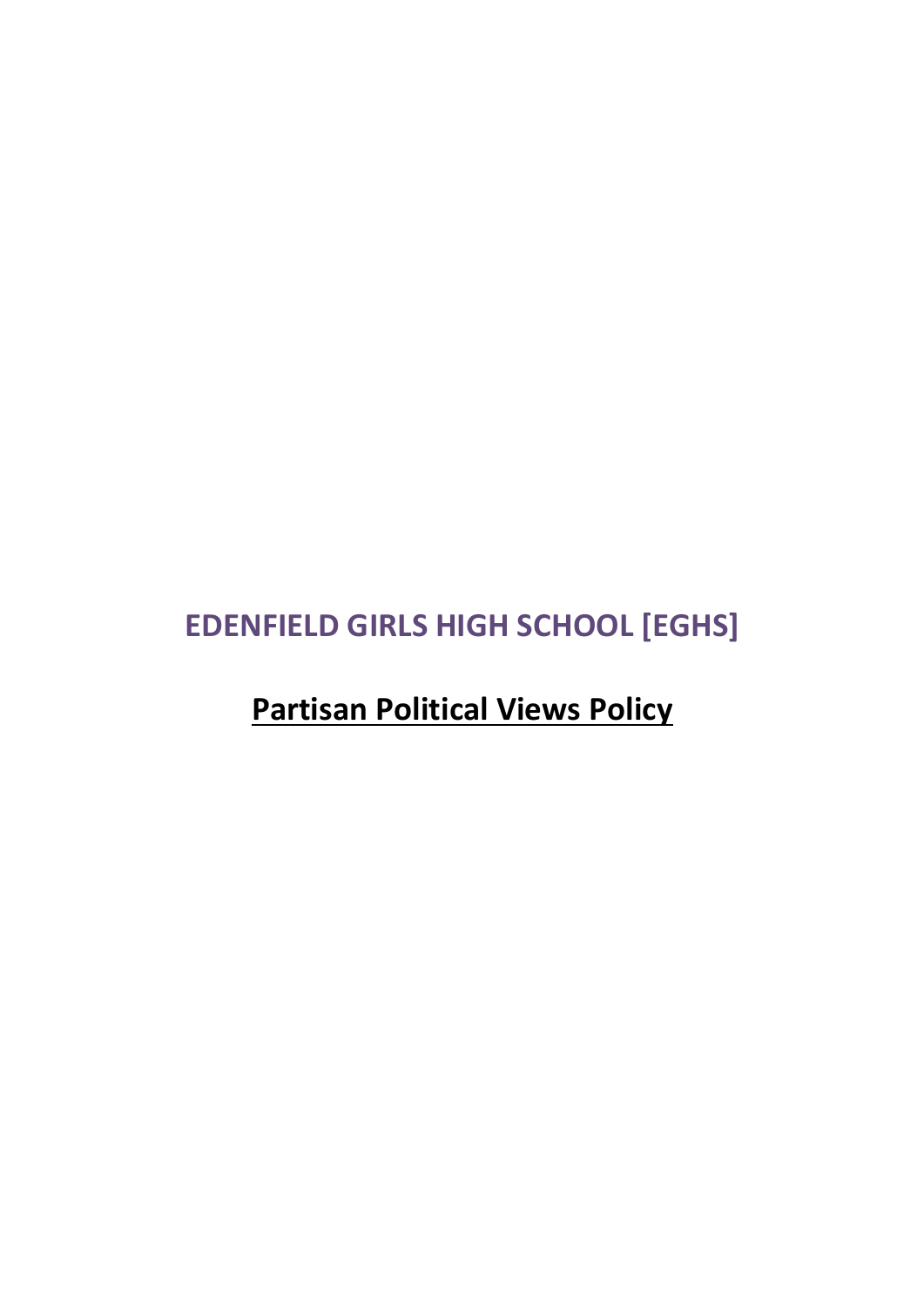Staff members should demonstrate courtesy to colleagues and pupils at all times and refrain from expression of strong personal and political views. Please note that expression of partisan political views must be avoided in all aspects of teaching.

Staff members are courteously requested to ensure personal views are not directly or indirectly imparted through delivery of the curriculum.

This policy derived from the inspection regulation, brought in to deliver the commitment made in the government's *Prevent* strategy.

- **A)** The regulation refers to the systematic promotion of partisan views in a way that is likely to exert undue influence on the views of pupils.
- **B)** This does not mean that political ideas cannot be discussed. However, for our school to meet Regulations 5(c) and (d) of the Independent School Standard pupils should continue to learn about public institutions and services, including those of a political nature, and be introduced to fundamental values that have a political dimension.
- **C)** In particular, subjects such as history, PSHEE, and religious studies cannot be taught effectively without reference to the political context. What is required by this regulation is that pupils are not indoctrinated or unduly influenced by the promotion of partisan political views.
- **D)** Part 2 of the Teachers' Standards on personal and professional conduct, specifies that teachers must ensure that their 'personal beliefs are not expressed in ways which exploit pupils' vulnerability or might lead them to break the law.'
- **E)** The policy aims to prevent the political indoctrination of pupils through the curriculum. This does not mean to prevent pupils from being exposed to political views or from discussing political issues in school. Pupils should not, however, be actively encouraged by teachers or others to support particular political viewpoints.
- **F)** This does not prevent the *presentation* of political views, if, for example, a history class is shown Nazi propaganda, or a citizenship class is shown a racist film, this is not 'promoting' the views shown, but merely presenting them.
- **G)** Unlike other parts of the SMSC standard, this part of the standard does not require the school to promote positive outcomes. It is about preventing a negative outcome for pupils.
- **H)** Concepts such as democracy and the historical development of the political process in society cannot be meaningfully taught without reference to political belief and practice and the use of concrete examples is normally helpful in promoting understanding.
- **I)** However, teaching staff should not exploit pupils' vulnerability by seeking to convince them that a particular political position is necessarily correct, or by trying to impose their own views on pupils.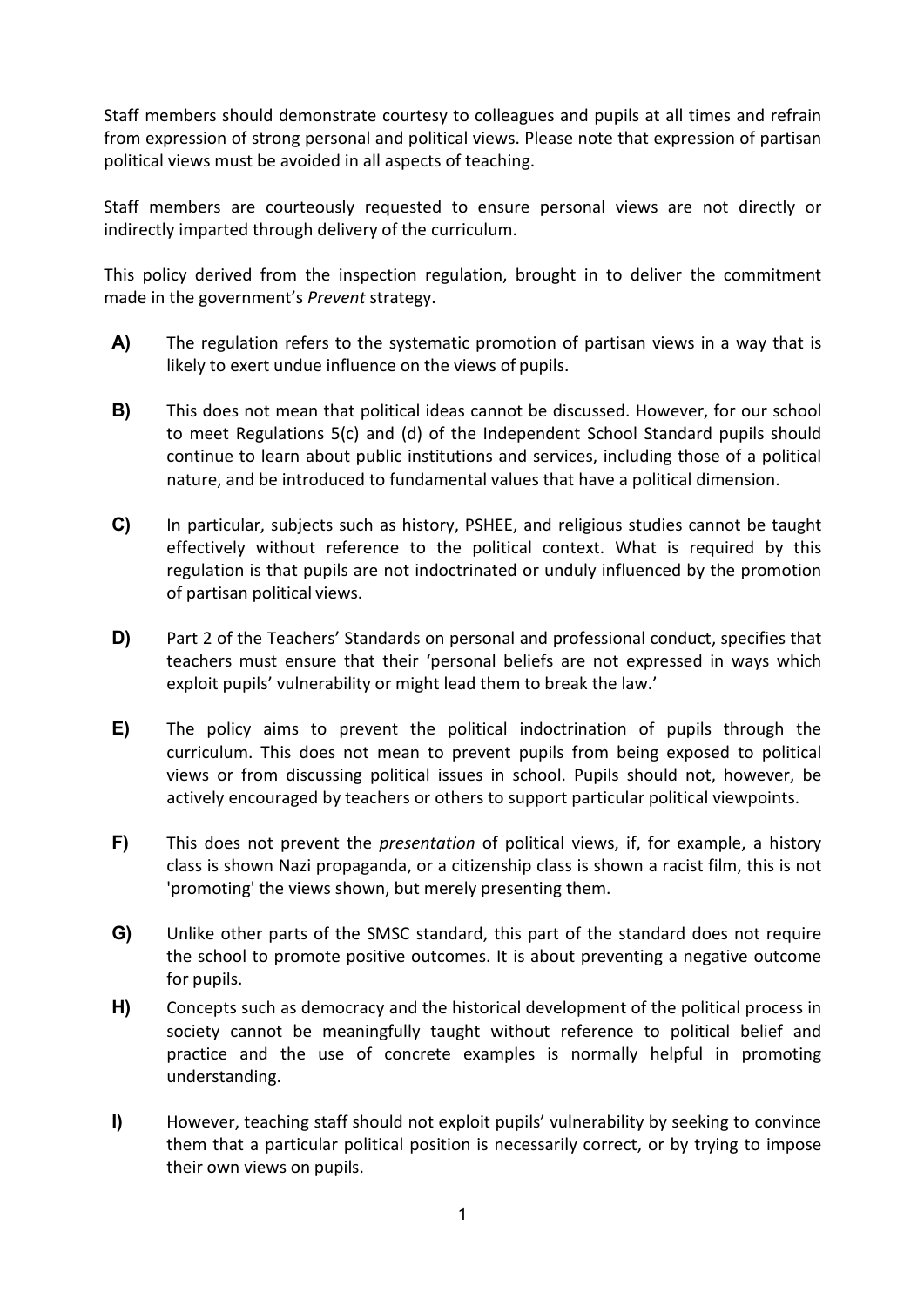- **J)** Such action may also amount to a breach of Part 2 of the Teachers' Standards on personal and professional conduct, which can be taken into account for the purposes of proceedings under the Teachers' Disciplinary (England) Regulations 2012, which apply to teachers in independent schools.
- K) It is the responsibility of all teaching staff to be aware of the professional standards applying to them and the requirements of this standard.
- **L)** While this part of the standard does not preclude the presentation of controversial political viewpoints to pupils, EGHS should ensure that views are not promoted which are inconsistent with the requirements of any other part of the standard (for example views which are derogatory of particular ethnic groups or faiths, or which are actively in opposition to the fundamental British values referred to in the standard).
- **M)** All visiting speakers must be vetted by the Headteacher before they are allowed to address pupils. If they may hold views which are inconsistent with the requirements of any part of the SMSC standard, and if still used, the headteacher must ensure that the content of their presentation is agreed beforehand.
- **N)** The school must keep a list of all visiting speakers, giving details of the organisations (if any) that they represent, as well as of any extra-curricular activities organised by or promoted by the school, where political issues are or might be brought to the attention of pupils. An up-to-date version of this list must be available to Inspectors at the time of the school's inspection.
- **O)** EGHS will take reasonable practicable steps to ensure that where political issues are brought to the attention of pupils:
	- (i) while they are in attendance at the school;
	- (ii) while they are taking part in extra-curricular activities which are provided or organised by or on behalf of the school; or
	- (iii) in the promotion at the school, including through the distribution of promotional material, of extra-curricular activities taking place at the school or elsewhere;

## **Pupils are offered a balanced presentation of opposing view**

**P)** Staff are expected to take steps, in every aspect of their work, to ensure that when political issues are discussed or arise, pupils are made aware that there